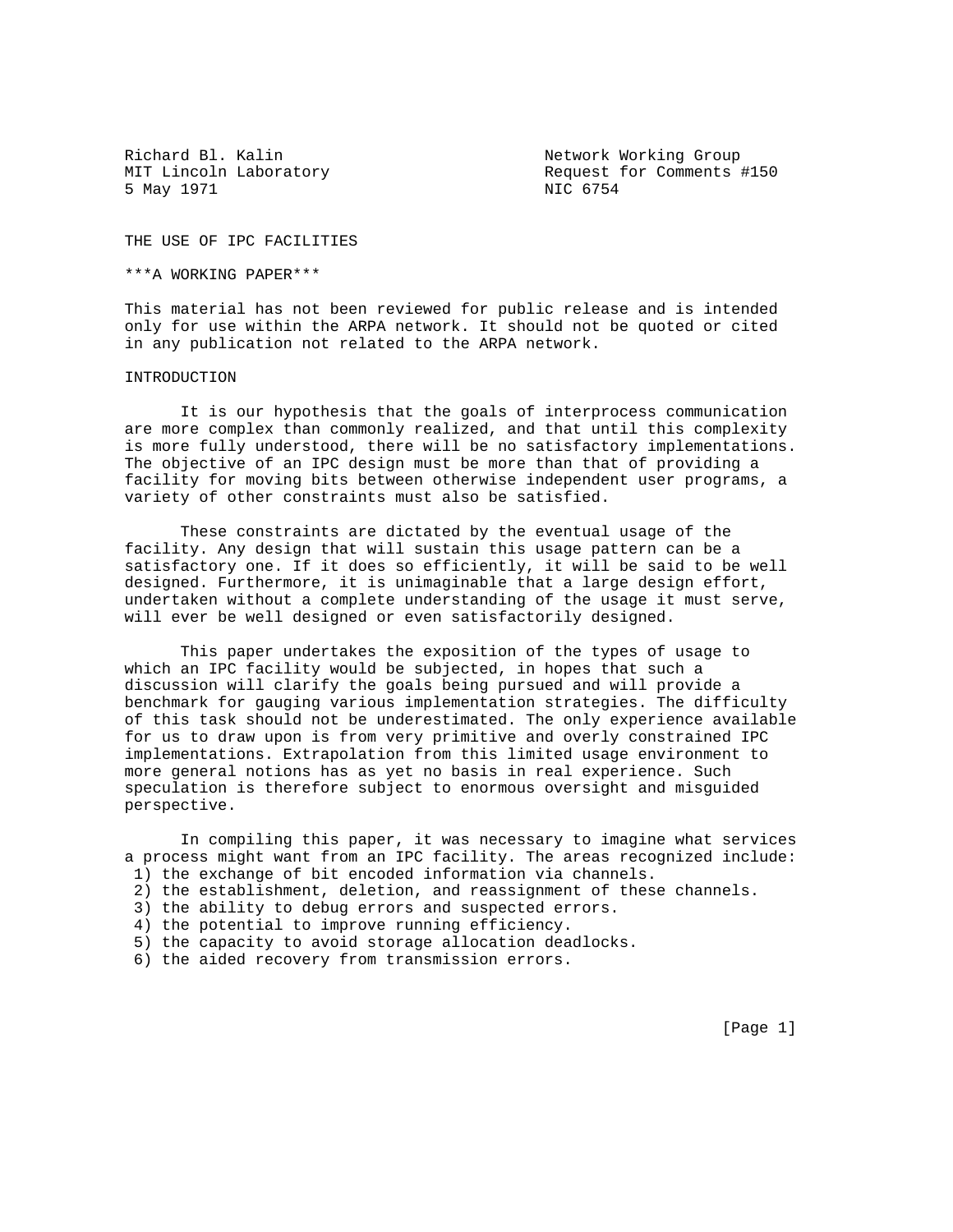This list is known to be incomplete. Some areas, such as understood to be intelligently discussed. In other cases, omissions should be blamed on simple oversight.

 Because of these obvious problems, one should not consider any document of this kind as either authoritative or final. For this reason, this paper is being kept as a computer based textfile, and so will remain subject to editting and rerelease whenever new insights become understood. We hope that it can remain an accurate and up to date statement of the goals to which any group of IPC implementers can aspire and, as such, can be a guidebook to the problems that must be faced.

 For several reasons no attempt shall be made here to design suitable solutions to the problems raised. To be useful, such solutions must be machine dependent. A so called 'general solution' would actually be too clumsy and inefficient to be of any value. Secondly, we take the point of view of the user, who need not be aware of the manner in which his demands are carried out, so long as they can be accomplished. Finally, we are trying to stay aloof from the eccentricities of present day machine organization.

In our attempt to be implementation independent, we are admittedly treading a fuzzy line. Our characterization of usage patterns presumes both a system/process software organization and a computing milieu capable of supporting it. Although this does not appear to significantly affect the generality of the document, some care must be exercised in the selection of host machines.

\*\*\*\*\*

 In the rest of this paper, we attempt to characterize the types of usage that should be anticipated by an IPC facility. The organization is into titled sections, each section discussing some aspect of the expected usage.

ABILITY TO USE VARIOUS SOURCES OF WAKEUP INFORMATION

 Most processes exhibit preferences toward certain quantities of input data. This preference is reflected in the amount of computing time that can be expended for a given amount of input. For example, a character translation routine might prefer eight bit quantities of input. With seven or less bits no processing is possible, but once a complete character is available an entire translation cycle can commence. This preference is independent of the function of the routine. Otherwise equivalent routines could be written that would accept one bit at a time. In other examples, a command interpreter might require a complete line of input, a linking loader a complete file.

[Page 2]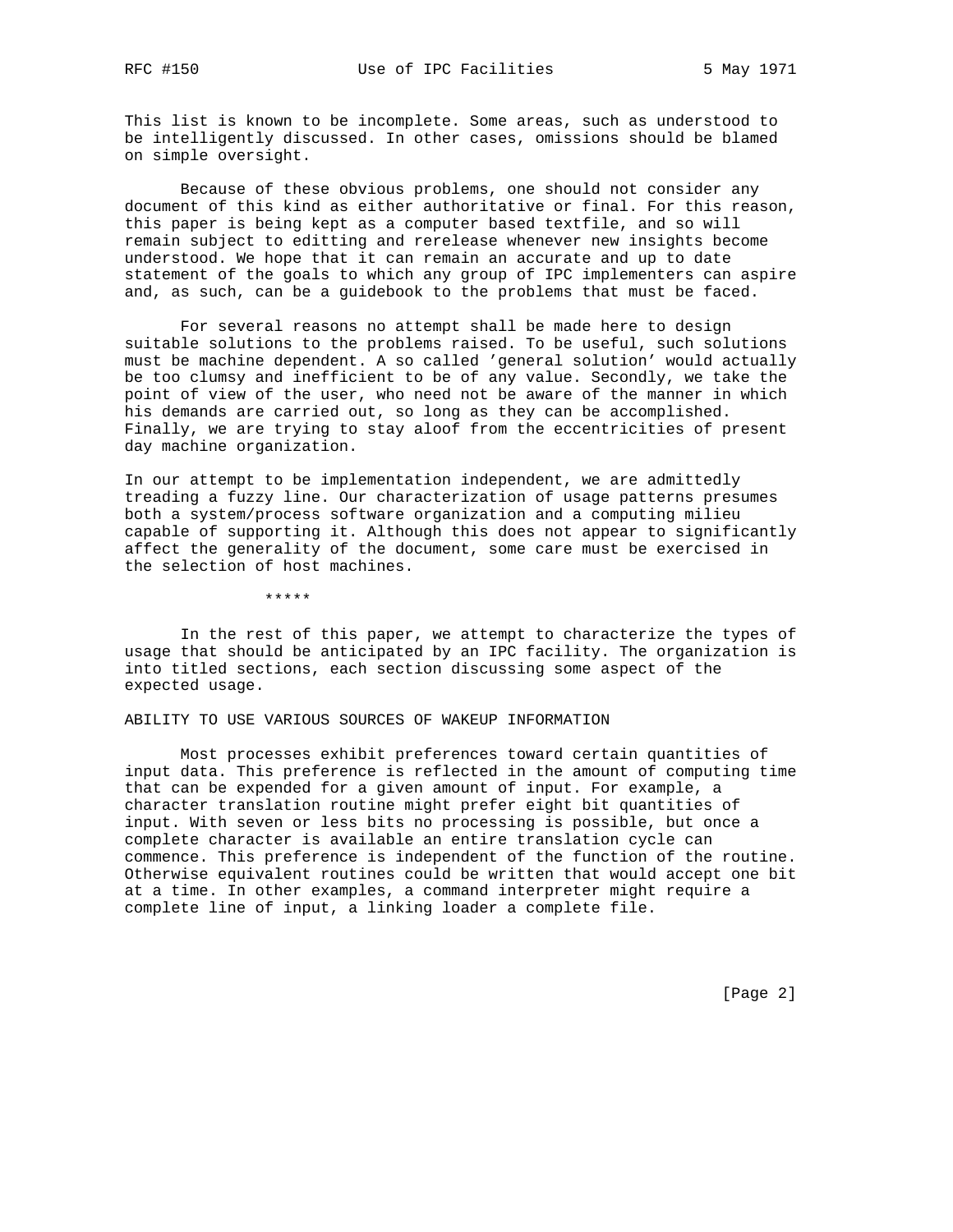Every executive system must face the problem of deciding at what times enough input is available for a given routine for it to run efficiently. This decision can not be taken lightly. Issuing a wakeup to a dormant process carries with it considerable overhead -- room in core storage must be made available, the program must be swapped into memory, tables must be updated, active registers exchanged, and the entire procedure done in reverse once the process has finished. To issue a wakeup when there is insufficient input for the program is inefficient and wasteful. The amount of computing that can be done does not justify the overhead that must be expended.

 The problem of determining a priori the best time to issue a wakeup has no general solution. It depends critically upon the relationship between waiting costs and running costs. Attempts to make reasonable predictions must contend with the tradeoff between accuracy and overhead. The more system code that must be run, the more overhead incurred and the less the final prediction means.

 Although there is no general solution, help is available to the scheduler in specific cases. A commonly found instance is that of using the receiving process to specify the number of bits that it is expecting. Thus, a process may inform the supervisor/scheduler that it requires fifty bits of input from some source before it is able to continue. The process can then go into the shade and it will be awakened when the required input is available.

 In cases where input lengths are predetermined, this technique is quite satisfactory. Elsewhere, problems arise. In the case of unknown input sizes, too short a prediction will give rise to the inefficiencies of premature scheduling, and too long a prediction may produce input deadlocks.

 Under these circumstances it is common to have the process tell the scheduler a simple criterion that can be applied to determine if there is sufficient input -- the appearance of a carriage return in the teletype input stream, for example. The criterion is tested either by system routines or by a low overhead user supplied routine (which in turn must have a criterion of its own for being awakened). Once the criterion is met, the main routine is awakened and processing continues.

 Sometimes the system and user criteria work in conjunction with one another. A user may specify an maximum character count, corresponding to available buffer size, and the system may look for line terminators. Wakeups to the user process may appear from either source. At other times the system may preempt the user's criterion. For example, if a process while trying to put a single character into a full buffer is forced into shade, it will typically not be awakened again until buffer has been almost emptied. Even though the user program only wished

[Page 3]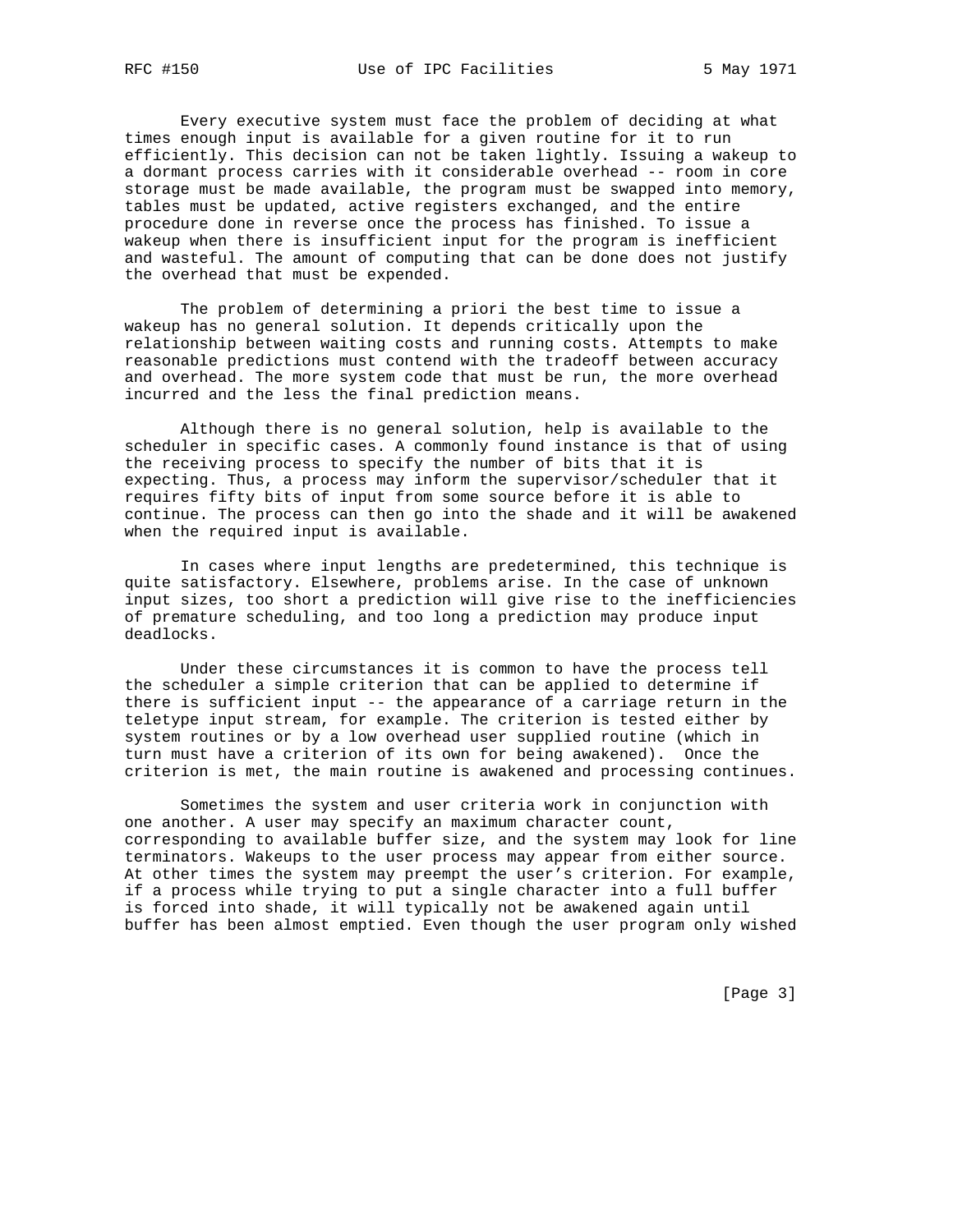room for a single character, the system imposed a much stronger criterion, namely room for N characters, on the assumption other calls to output characters will follow. Thus the program is forced into outputting in bursts and, rather than going into the shade and being awakened N times, each time when there is only room to output one character, the program is awakened once and sends N characters. Program efficiency is appropriately improved.

 A third source of criteria for deciding when to awaken the user process is the device or routine that is producing the input data. This source is frequently utilized in hardware design. Many computer peripherals have the ability to send an end of record indication. For variable length uninterpreted records this is an absolute necessity. For fixed length records it is a convenient double check. In the world of interprocess communication an analogous feature should be available. If the routine that is generating the data knows how much the receiving routine will require, then this information should be made available for scheduling purposes. Implementing this requires a standardized way of denoting logical boundaries on the stream of data flowing, through a communication channel. The markers must be recognizable by the scheduler/supervisor in the receiving host computer so that wakeups can be issued as desired. To simplify the task of input interpretation, marker pacement should also be visible to the receiving process.

 The data between boundaries we shall call a logical message, since it is a natural unit of information exchange and since the markers travel with the data through the channel. The additional information the markers provide about data flow yield many useful consequences. Consider, for example, two processes that always exchange 100 bit long logical messages. If the receiving process is able to determine the length of each logical message that arrives, there is available a simple facility for error detection. If a 99 bit message arrives, it is obvious that a bit has been dropped somewhere.

 It should be noted that it is not always possible for the receiving process to compute the positions of boundary markers in the input stream. there is no reason that the information implicit is marker position must also be found as part of the coded input data. Even in cases in which there is coding redundancy, it may be more difficult to extract boundary information from the rest of the input than it is to use the markers explicitly.

# ABILITY TO SEND PARTS OF LOGICAL MESSAGES

 Any IPC facility, in which user storage is at all constrained, can not require a process to send an entire logical message at one time. The concept is only introduced to facilitate the issuing of wakeups to a receiving process. What are convenient input quanta for the receiving

[Page 4]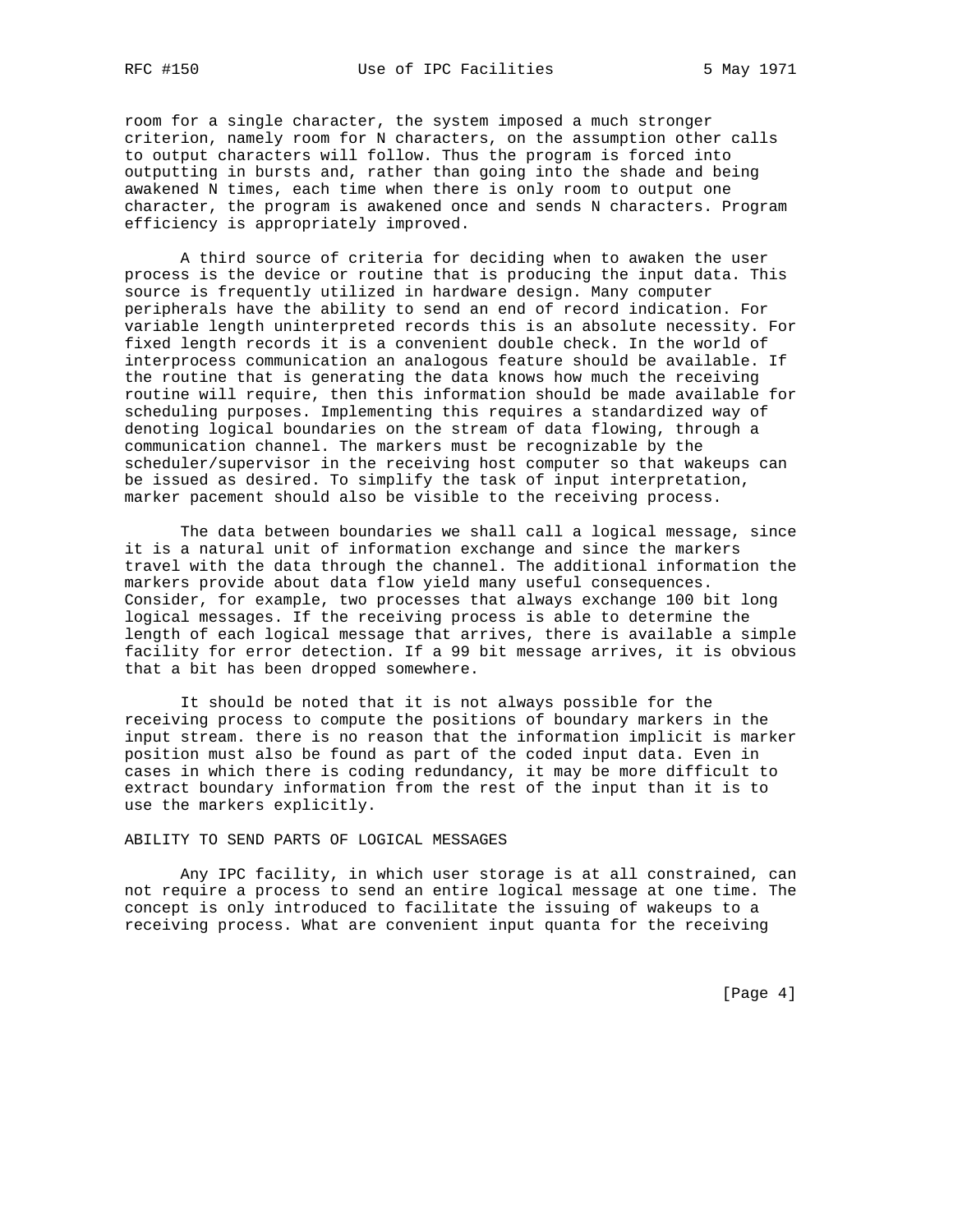process may not be convenient output quanta for the sending one. consider the case of a process running on a small machine and sending messages to a process on a large task-multiplexed machine. For efficiency, the receiving process requires large quantities of input data at a time. Buffer space in the address space of the sending process can not hold much data. The only answer is to allow the sending process to dump its logical message in parts and with the last part to indicate that it is the end of a message.

### ABILITY TO RECEIVE A LOGICAL MESSAGE IN PARTS

 In the reverse of the above situation, a receiving process may not have sufficient buffer space available to accept an entire message at once. It should be possible under these circumstances to elect to accept the message in parts. This is also necessary in the case of messages that are too long to be buffered by the system. Unless part of the message is accepted by the receiving process, the transmission can never be completed. This device also serves for the removal of very long messages that appear by error in the input stream.

#### ABILITY TO FIND OUT IF A MESSAGE CAN BE SENT

 If left unchecked, a routine can easily generate messages faster than they can be consumed. Since any given amount of buffer capacity can be quickly exhausted, there must be a way for the system to limit the rate at which a process produces messages. This implies that at times a process trying to send a message may be prevented from doing so because of buffer inavailability. If the process is forced into the shade, the pause should not come without warning. There should be a way for the process to learn in advance if the message can be sent. A program may have better things to do than wait for a buffer to become available.

#### ABILITY TO GET A GUARANTEE OF OUTPUT BUFFER SPACE

 A process should be able to get guarantee from the system that a message of a certain size can be sent. This allows the process to know before a computation is made that the results can be successfully output. This allocation should remain either until it is depleted or until it is changed by another allocation request.

 This particular user option is sure to raise the wrath of legions of system programmers. From their point of view, the empty buffer space that is being preallocated is necessarily being wasted. For although it contains no messages, it is not available for other uses. The user, on the other hand, does not correlate 'empty' with 'wasteful' nor 'full' with 'efficient'. A process needs empty output buffers as much as it needs full input ones. Both are resources necessary to sustain processing.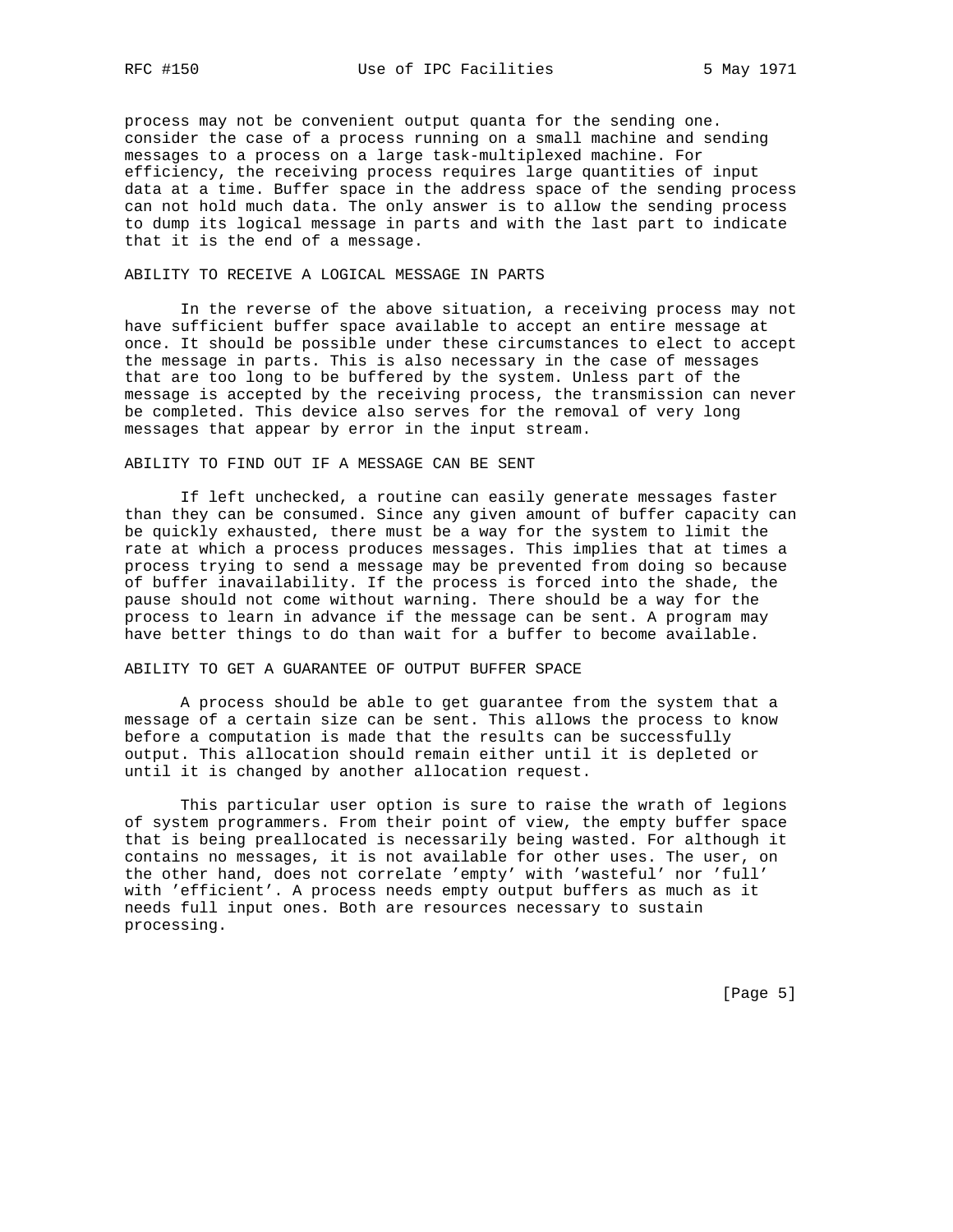# ABILITY TO FIND OUT ABOUT OUTSTANDING MESSAGES

 A process that is sending messages over a channel should be able to find out how many of those messages have not yet been accepted by the user process at the far end and whether or not this number can decrease. Ideally, it should also be able to determine the number of bits left in any partially accepted message, but the overhead necessary to implement this on conventional systems may be too great to be tolerated.

 The count returned can be useful both dynamically and for post mortems. Used in debugging a remote process, it allows inputs on normally concurrent channels to be presented one at a time and in any given order. In this way one could, for example, verify that the same results are produced regardless of the order in which the inputs arrive.

 If there is a failure of a receiving process, this mechanism allows a sending process to determine the last input accepted before the process died. Even between operational processes it provides a user managed way for the transmitting process to slow down and let the receiver catch up with it. By pinpointing bottlenecks, it can be used to detect design mismatches.

 Unless the channel has no outstanding messages or it is dead, there is the possibility that concurrently with the request the receiving process will accept another message. This being the case, the count returned can not be assumed to be exact but must be considered as only an upper bound.

### ABILITY TO GET WAKEUPS WHEN MESSAGES ARE ACCEPTED

 In conjunction with the above it should be possible for a user process to be alerted when the number of messages that have been sent over a particular channel and not accepted at the far end falls below a specified threshold. Thus a process, upon discovering that twenty messages are still outstanding, can elect to enter the shade until this number has fallen to less than five. By doing so the process can run in 'burst mode'. Rather than being swapped in and out of core fifteen times and each time being allowed to send one message, it is loaded once and sends fifteen messages. There is no penalty for doing this since the bottleneck on throughput is at the receiving process. If swapping costs for the local process are significant, there may be considerable economic advantage to this mode of operation.

 If the remote process dies or issues a channel 'close', the count of undelivered messages becomes frozen. If the receiving process is expecting this type of wakeup, it should get one at this time even though the count has not reached the desired threshold. The process is thus alerted to do a postmortem on the channel.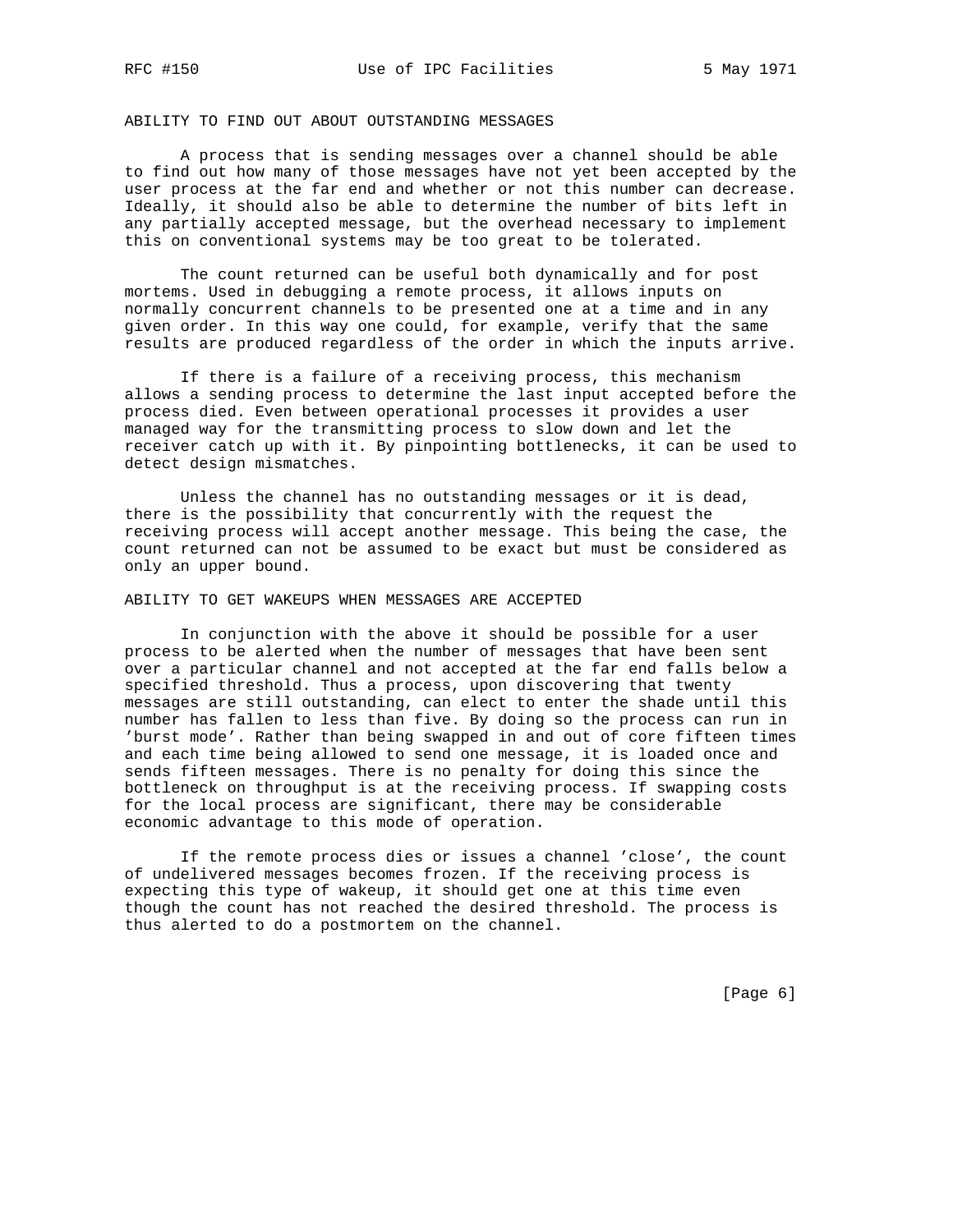ABILITY TO LEARN ABOUT MESSAGES QUEUED FOR INPUT

 A process should be able to learn of the status of the Nth logical message queued on a given input channel. It should a least be able to determine if it is available, whether or not it is complete, how long it is and what it contains.

 This facility allows a program to make general preparations before accepting a message. It offers some escape from being put into the awkward position of having accepted input and not being able to dispose of it. If for example, it is known that processing the message will result in two more messages being sent, then it is advantageous to get guarantees that the output can be generated before the input is accepted.

 Under circumstances in which one end of a channel is moved from one process to another, for example, moving a teletype connection between a user program and a debugging program, this ability to scan ahead in the input stream allows a process to check whether or not pending input is really meant for it. If it is, the input will then be accepted normally, otherwise, the end of the channel must be first moved to another receiving process.

 Accepting input should be viewed as a grave responsibility, not to be undertaken unless there is reasonable assurance that the input can be processed. One of the first rules of asynchronous system design is to detect errors as soon as possible. If propagated, the tangled results may be hopeless to unravel.

ABILITY TO LEARN HOW MANY MESSAGES ARE WAITING

 A process should be able to determine how many messages are left to be processed on a given input channel. Two uses are readily thought of. Given pending inputs on several channels a process should be able to exercise preference. One decision might be to take input first from the channel with the most messages queued. This might have the effect of increasing throughput since by freeing message buffers the remote transmitting process might be allowed to run. Another possibility might be that the receiving process has some control over the sending process and, upon observing the backlog on inputs, it could tell that process to slow down.

 Assuming that the remote process is still able to send messages, the number of inputs reported is only a lower bound. New inputs may be added concurrently. If the foreign process has died or has otherwise closed the connection then the bound can be made exact. The local process should be able to learn when it is exact.

[Page 7]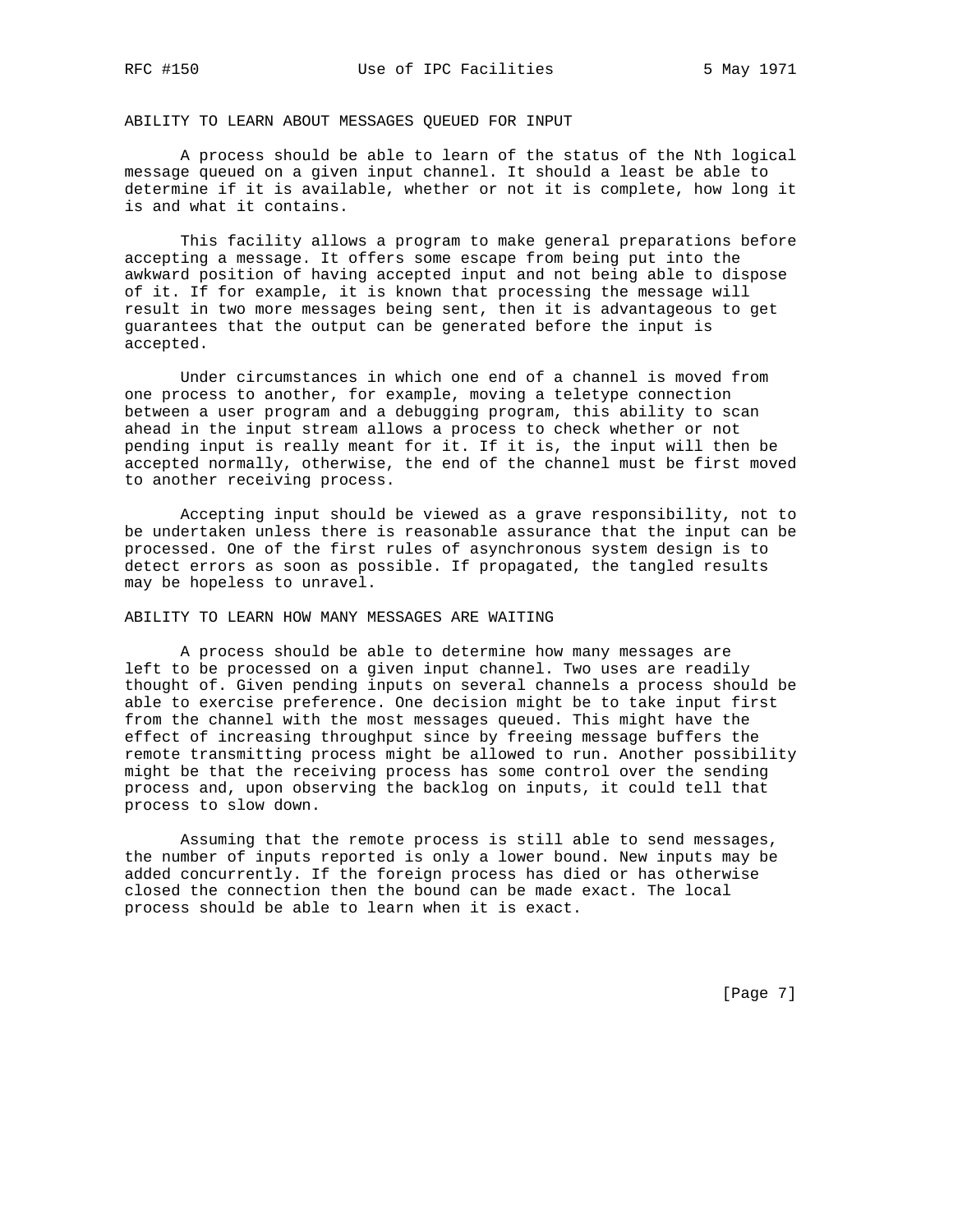# GUARANTEE THAT INPUT WILL STAY AVAILABLE

 This requirement states that if a process has been told that it is able to receive N messages on a given channel, that those messages are really available and buffered within the host machine. If promised to a user process, messages should not mysteriously become unavailable. An example of how this might happen is illustrated in RFC60. There, during a panic for buffer space, messages are destroyed and reported as being in error. They are later recovered from backup copies contained in the foreign host.

# ABILITY TO RECEIVE A WAKEUP WHEN INPUTS ARRIVE

 A process should be able to enable a wakeup when the number of messages queued on an input channel exceeds a specified value or has reached its maximum value. This allows a program to process input in a burst mode fashion and to economize on swapping costs. It also permits inputs to be combined in a simple manner. If, for example, two inputs are needed before anything can be done, then the appropriate interrupt can be easily generated.

 The same interrupt should be generated if the maximum number of inputs have been received. Two cases are distinguished. Either the foreign process has closed the channel and is therefore not sending more messages, or the system will not allocate more buffers until some input is accepted. In this way the process can be informed that there is no point in waiting for the condition it anticipates.

# ABILITY TO SPECIFY SPECIAL WAKEUPS

 A process, when trying to run efficiently, should be able to specify arbitrarily complicated wakeup conditions. This allows a user managed way of minimizing the number of premature wakeups. This generality is perhaps most easily provided for by allowing the main process to designate a small low overhead interrupt driven routine that will check for the desired conditions and issue a wakeup to the main process whenever they are met.

#### ABILITY TO MEASURE CHANNEL CAPACITY

 There has been much discussion about the measure of a data stream and in the heat of committee, much confusion has been generated. It is our feeling that, within the present domain of discussion, there is no single measure of the capacity of a message channel. Two completely orthogonal concepts must be measured -- 1) the number of messages buffered and 2) the number of bits of encoded data represented. The system overhead associated with each is very much implementation dependent and hence no general equation can express the measure of one

[Page 8]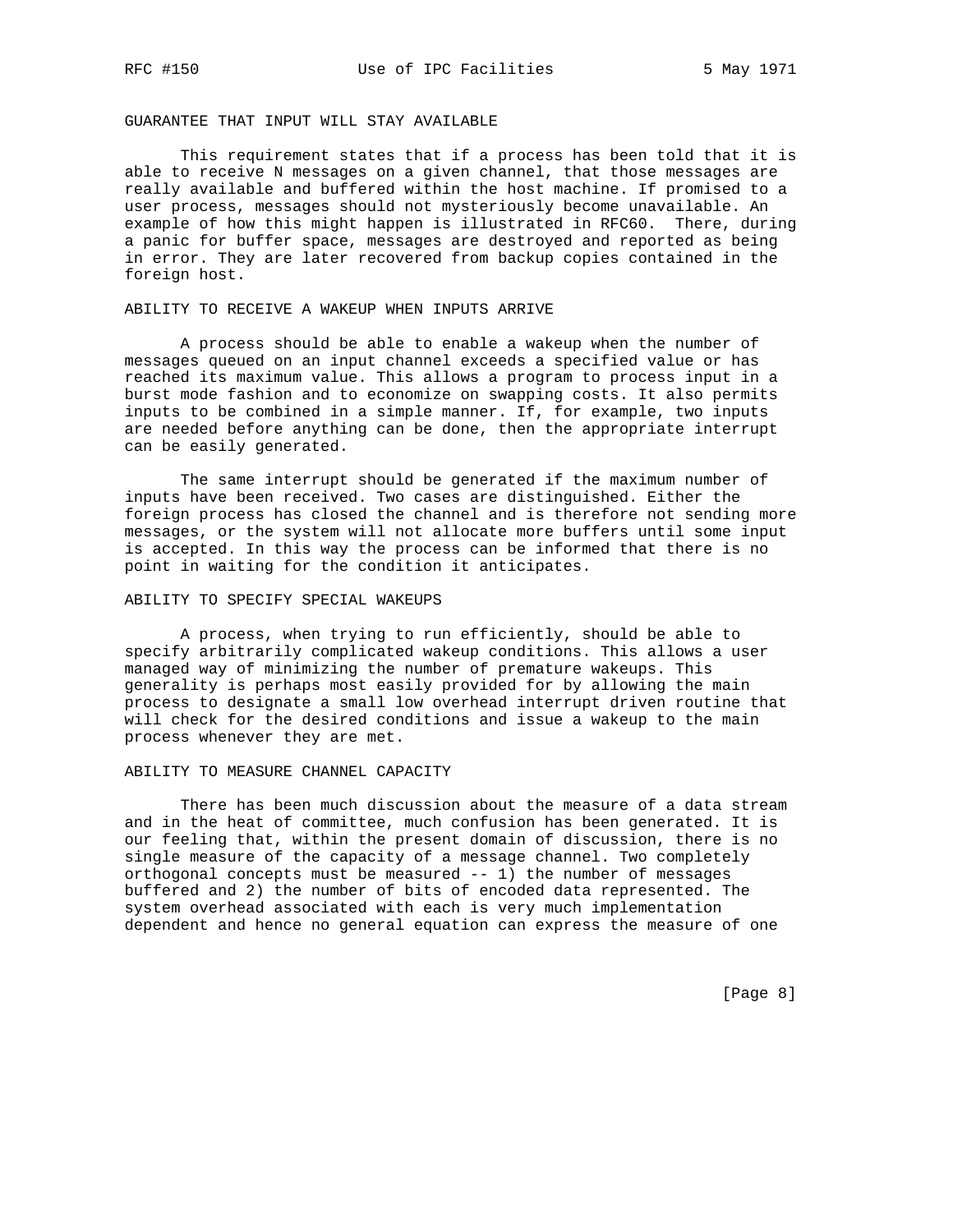in terms of the other. By making an arbitrary assumption (eg. a message boundary equals 100 bits of buffer), a system runs the risk of excluding new nodes that are unable to meet the old criterion.

ABILITY TO FIND OUT MAXIMUM CHANNEL CAPACITY

 There should be provided a system call that enables a user process to learn of the maximum current capacity of any given channel. This should be reported as a pair of numbers, namely the maximum bit count and the maximum message count.

#### ABILITY TO CONSTRAIN CHANNEL CAPACITY

 A process using a channel should be able to set new bounds on the capacity of a given channel. If possible the system should try to meet this bound. It should be noted that the actual bounds imposed must meet the constraints of at least four different sources -- local and remote user process, local and remote system -- by setting a arbitrarily high bound, no guarantee is made that it can be met. Similarly, a low bound can not always be met until buffered messages are consumed.

 Thus a receiving process, by setting the current message bound to zero, effectively disables the transmission of new messages. Thus, without the cooperation of the transmitting process, message generation can be temporarily disabled, while outstanding message buffers are flushed. Later the message allocation can be raised to its original limit and transmission can be resumed.

# ABILITY TO CLOSE A CHANNEL AT ANY TIME

 A process should be able to close down a channel at any time. If the process has died, the system should be able to close all open channels for it. For channels over which the process was receiving data, pending input should be thrown away and indications returned to the transmitting system marking the channel as dead and identifying the last data item accepted. This identification will be in terms of the number of logical messages discarded and the number of bits left in the oldest message.

 If a process closes a channel over which it had been sending, buffered output should be sent normally, and with it should be sent an indication that this is all of the input that will ever appear.

[Page 9]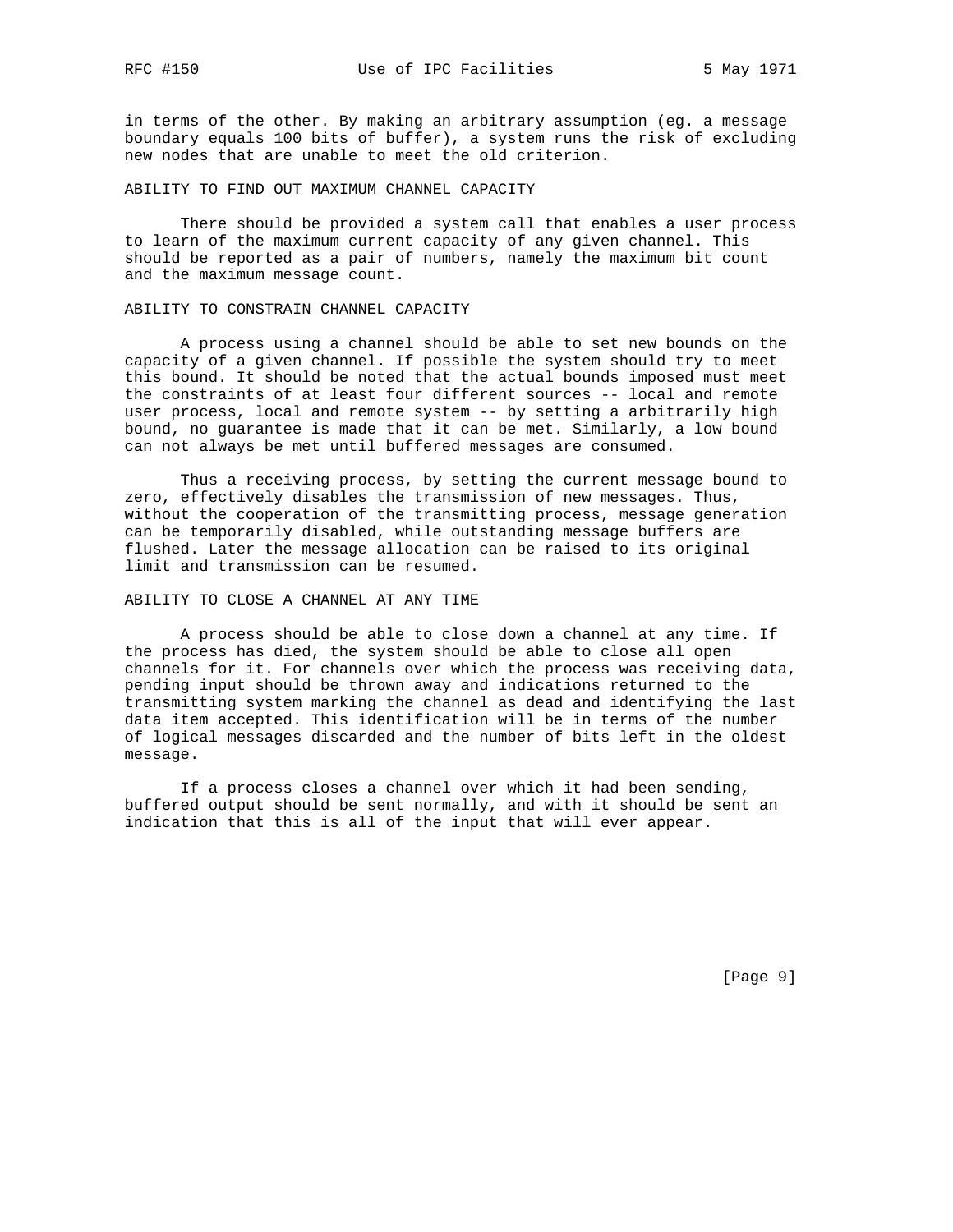# ABILITY TO GIVE AWAY CHANNEL PRIVILEGES

 The right to perform any of the operations discussed here is normally reserved by the process that established the channel. At times that process may wish to transfer some of its delegated power to another process, especially in an environment where one process may spawn another and resources must be passed to the newly created process.

 Schemes for such reassignment can become arbitrarily complicated. One could, for example, assign each of the various aspects of usage individually and then separately assign the various rights of reassignment. Fortunately it is not always necessary that it become so elaborate, it is expected that in most cases the following simple strategy can suffice. The ability to close a channel is retained exclusively by the process that established the channel. If the channel is still open when the process dies, it is automatically closed by the system. All other uses of the channel remain outside system control. The channel is known by name and all processes to which the name has been given may make use of the channel. It is left to user level coordination to insure that only one process is actually making use of it at any one time.

### ABILITY TO INITIATE CHANNEL CREATION

 For most cases channel establishment can be handled quite simply. A process announces to its local system that it listening on a specified channel. It is connected to the first remote process that 'dials' the right number. Identification of the caller takes place only after the channel has been established. In the event of a wrong number, the channel can be closed and the listening resumed. Callers trying to reach preestablished channels will get a 'busy signal'.

 To 'dial' a remote process a process must specify a channel on which it is listening and a remote number. The system will then attempt to establish the connection. The channel will become 'busy' during this time.

 For processes that prefer to avoid the complications of identifying remote callers, an additional feature can be added. By specifying both the local and remote channel identifiers a process can transfer to the system the responsibility for screening callers for the proper identification. The connection will only be accepted from the caller specified.

[Page 10]